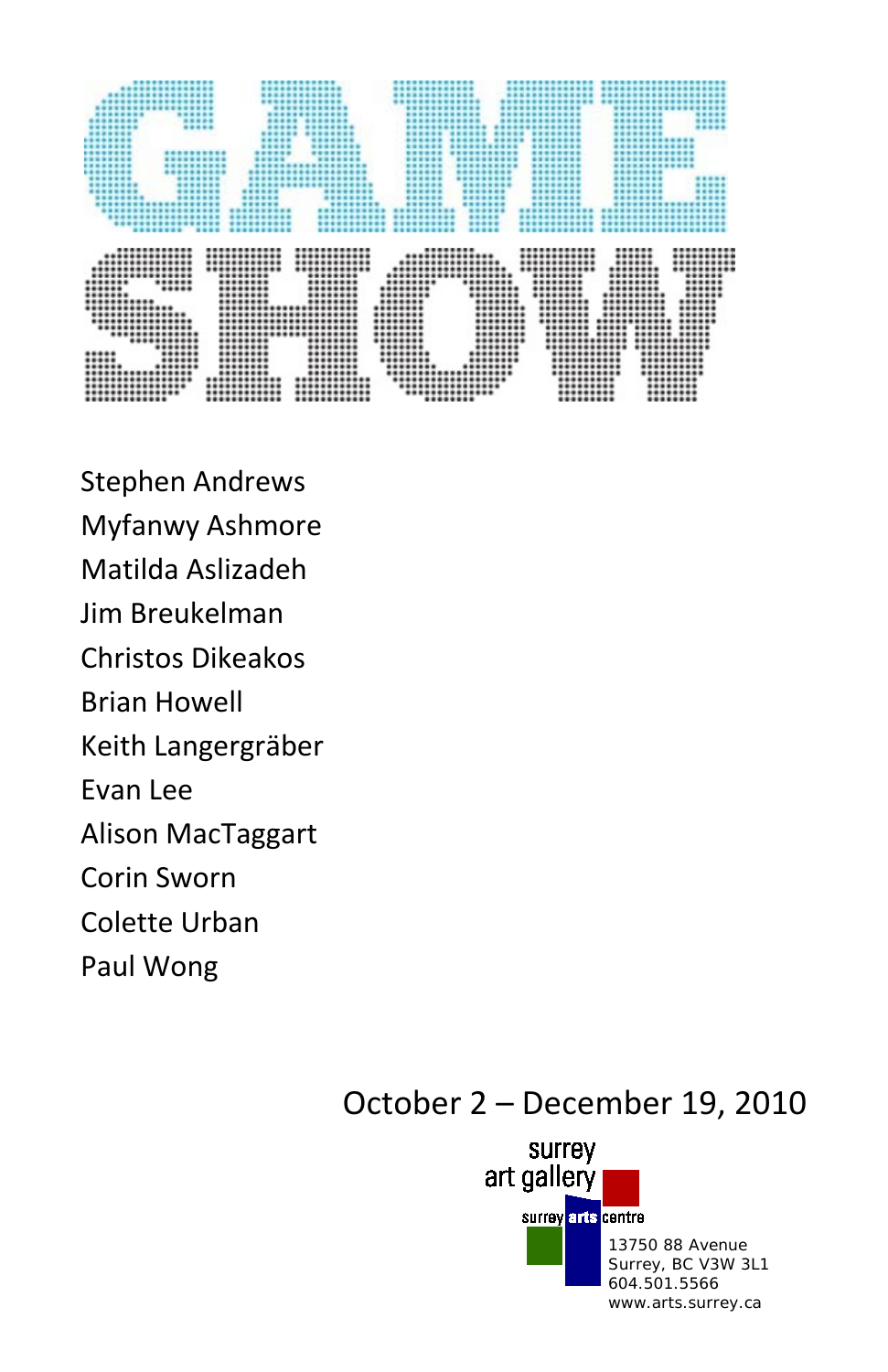## **Game in Show**

From artworks as diverse as Jean-Baptiste-Siméon Chardin's18<sup>th</sup> centurv painting *Boy Blowing Soap Bubbles* to iconic images of 20<sup>th</sup> century art such as Weegee's photographs of children playing in New York streets or Francis Bacon's paintings of wrestlers and boxers, artists have long depicted the world at play, engaged in games of sport and recreation. Likewise, play and games have long been a part of art making, as demonstrated in the `exquisite corpse' drawings of the Surrealists in the early twentieth century, the board games and 'happenings' of the Fluxus artists during the post World War II period, and the interactive environments of the Participatory artists in the past two decades.

Yet, the connection between art and play is deeper than either the picturing of play and games or the use of games to create the work of art. It is not by coincidence that the forerunners of today's museums and galleries—the `wonder cabinets' or 'cabinets of art and curiosity' (*kunstkammern*) of the Renaissance Europe—were a form of elaborate playrooms. These early proto-museum spaces, argues art historian Horst Bredekamp, were "ideal place where Nature the Player could be observed and at the same time a place in which nature could be faced with limits and given direction… the urge to collect in order to form one's own world in miniature was attributed the character of emulating d[i](#page-11-0)vine playfulness."<sup>i</sup> By extension, the modern museum is a form of playroom in which games are played out through artworks that operate by their own rules and those established between larger constituencies of players–both artist and audience.

*Game Show* is an exhibition that looks at a recent wave of art that is interested in contemporary cultures of play *and* play as a mechanism for making art. These artworks have been made against a backdrop of increased videogame use in daily life and large-scale sporting events that incorporate new computer technologies. Drawn, in part, from the Surrey Art Gallery's collection, *Game Show*'s combination of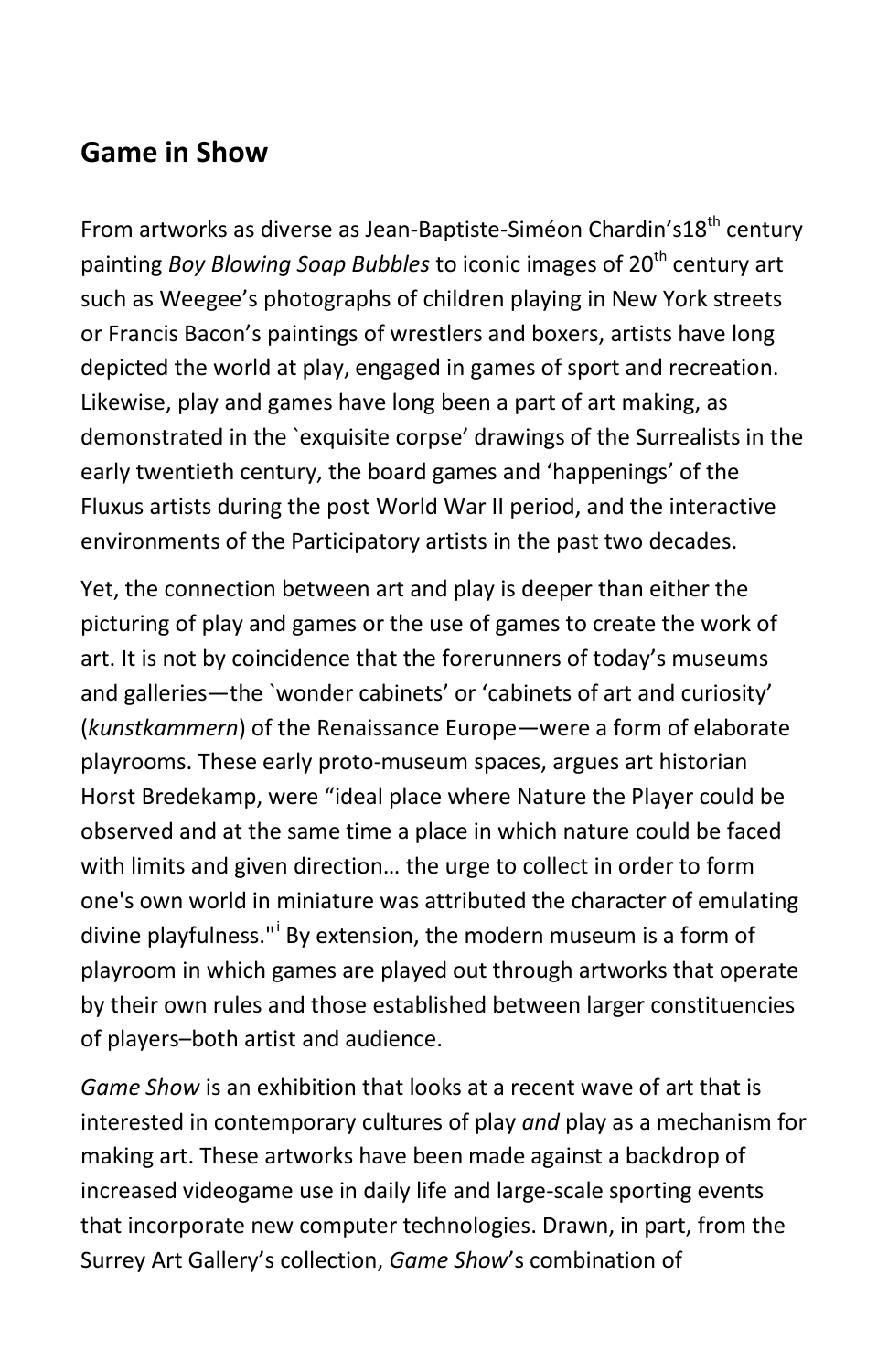photographs, drawings, prints, videos and sculpture, raise questions about the way in which play and games function in today's globalized world where games are often played and viewed by large numbers of geographically distant participants.

Play and art come together in these artworks in a variety of ways: play acts as a form of *improvised urbanism* (Evan Lee, Keith Langergräber and Corin Sworn) where groups use play to open up the city's hidden potential; play is a means of *controlled aggression* (Brian Howell, Alison MacTaggart and Jim Breukelman) where games and marginal sports are used as a release for repressed violence and passion; play as a *game within a game* (Colette Urban, Myfanwy Ashmore, and Stephen Andrews) in which games can be exercised within larger rule-based practices; and play as *mass medium* (Matilda Aslizadeh, Paul Wong, and Christos Dikeakos) in which artists mimic mass media forms such as television or mass market lifestyle magazines to intervene in representations of the game.

## *play as improvised urbanism*

If one were to trace the early ancestors of the modern bicycle, a lineage would develop back through the many variations on the tricycle to earlier incarnations—such as the rocking horse—until one arrived at the singular hobby horse (an ancient toy found in Persia and elsewhere)—a rudimentary device where adventure and make believe were central. Like the hobby horses of the past, the bicycles photographed in **Evan Lee's** *Hover Bikes* **(2001)** are objects in suspended animation–perhaps leaping from one dirty mound to another or straight into the stratosphere–they signify the mastery of child's imagination over the landscape. The BMX bicycle offer a "promise of lightness" the child's first brush with *playing through* the environment. [ii](#page-11-1) *Hover Bikes* evokes the anthropomorphic tendency in Lee's early photographic work: his images of discarded cardboard boxes with handles and ventilations holes that make them resemble grinning human faces, or pictures of ginseng roots (taken with flat bed scanner) that appear as contorted humanoid figurines. Lee's early photography gravitate toward the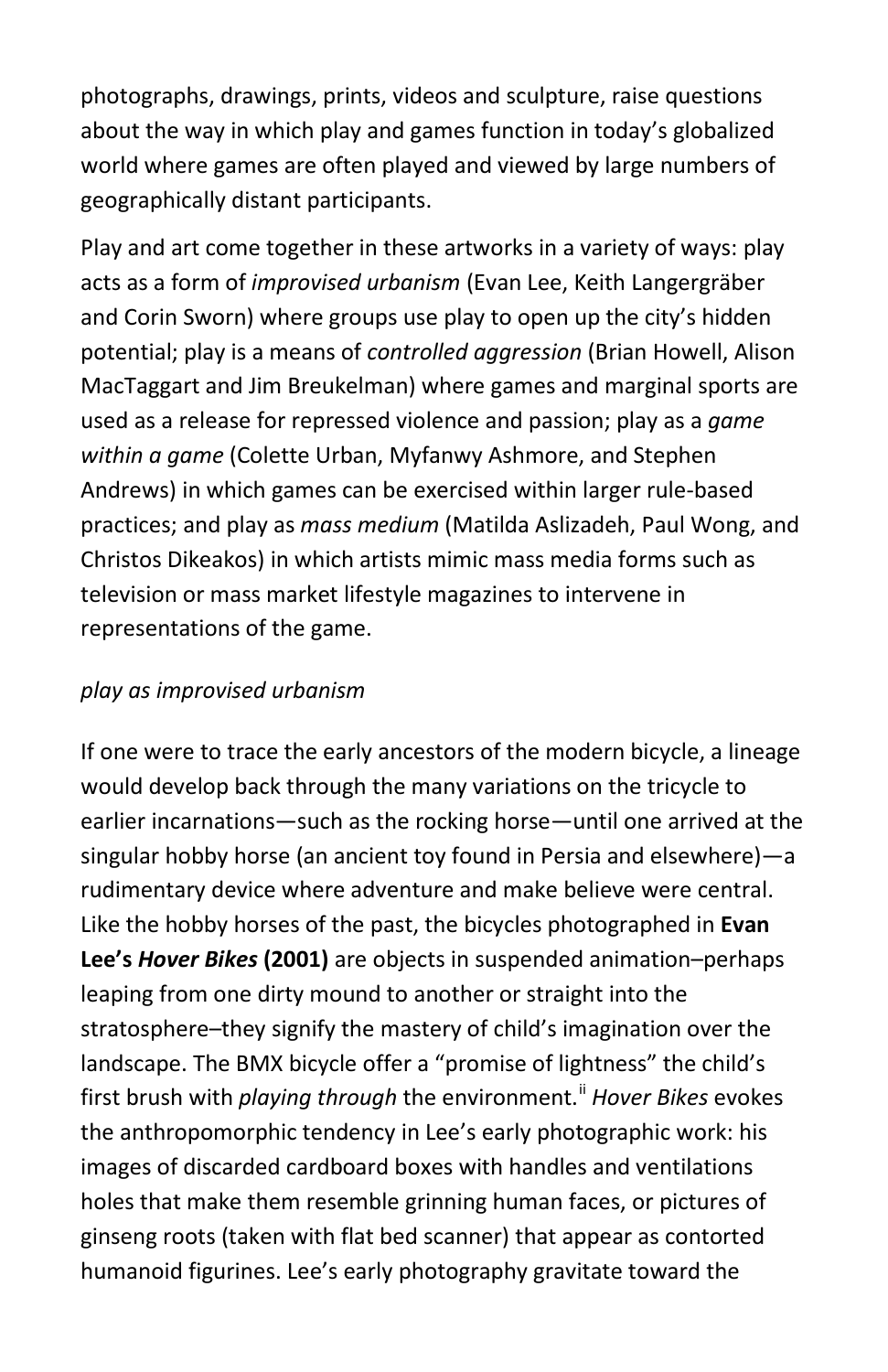allegories in the bits of found sculpture and otherwise ignoble materials located in the urban environment and private home. The vertical orientation and suspended posture of *Hover Bikes'* brightly-coloured bicycles are stand-ins for the child's imagination and the potentiality of conquering the spaces of the city.

The expressive obstacles found on BMX courses are not unlike the terrain that skateboarders seek out. The protagonists in the subculture of skateboarding are in a continuous pursuit for new "spots" in the city. Here they perform an arsenal of maneuvers known variously as kick flips, backsides, ollies etc. `Spots' can consist of concrete drop-offs or run-ups, ledges, railings– the more unassuming the better; yet they can also be civic landmarks. **Keith Langergräber's** *The City of Future Past* **(2007)** is just this sort of mental mapping of legendary spots from around North America and Europe. In drawing 3 legendary skateboarding spots like `the Wave' sculpture on the Halifax waterfront, `The Big O' built for the 1976 Olympics in Montreal, and the famous Toronto staircase known as the "Huba Hideout". Drawing 2 includes the China Creek Bowl in East Vancouver, Sadlands Skatepark in Anaheim California, along with Robert Murray's *Cumbria* sculpture at the University of British Columbia. *The City of Future Past* points to skateboarders' insistent use of the city as it was *not* intended. Skateboarding, according to the artist, is a mapping of the city which involves an "unlocking of the city's potential." In the same manner that that Evan Lee's bicycles are leaping an imaginary terrestrial places, Langergräber's graphite, charcoal and conté drawings are of an imaginary city pieced together from multiple sites and from collective memory. As in Langergräber's other work which address science fiction subcultures and secret societies, *The City of the Future Past* exhibits the collective obsession of a group of individuals for a shared and secretive knowledge of spaces and places.

Corin Sworn's art has on several occasions addressed the subjects of youth and civic space. In 2005, Sworn created a set of artworks, in various media, that considered the spaces of children's play at a particular moment in the 1960s and 1970s when children's playground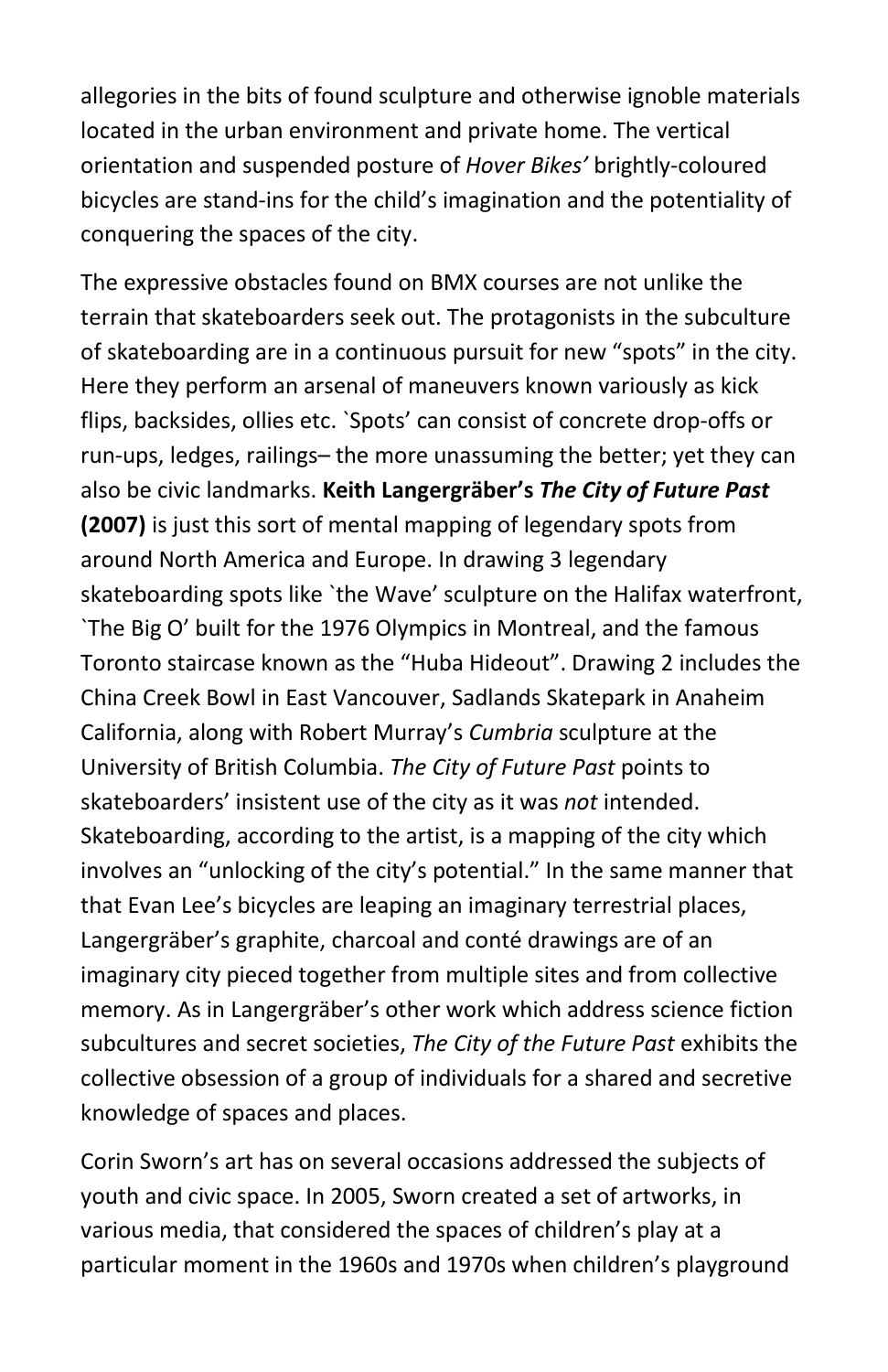were being rethought and new models of `adventure playgrounds` were being developed. **Corin Sworn's** realistically rendered graphite drawings of key post-Second World War playspaces in the United States, Europe and Asia–along with her totemic-like banner *Hop Scotch France 1970* **(2005)**–appear removed from their specific geographies, suggesting the primal importance of these spaces as separate from the adult world. The playspace drawings were originally presented alongside similarlystyled drawings of David Vetter, known as "the boy in the plastic bubble," and his plastic germ-free home which became a media sensation in the late 1970s and early 1980s. The inclusion, by Sworn, of Vetter's cocoon-like environment, which had its own peculiar playroom extension, suggests the sterility and over planned aspects of society's conventional children's playgrounds and parent-guided play activities. Sworn is more interested in the culture that erupted around childcentered play and creativity. For example, the video *Faktura* (2008) depicts a playground in Berlin where children use hammers, saws and nails to construct its essential elements before these structures are pulled apart and reconstructed the following year by a new wave of children. The sentiment is echoed by Italian philosopher Giorgio Agamben's celebration of the anarchic aspects of play which can detach humanity from the "sacred" and surpass constraints and accepted rules.<sup>ii</sup> Sworn's array of artworks from 2005 to 2008 suggest that play put in the hands of children, outside of adult imagined environments, would make for not only more engaged grownups, but a more active and animated built environment as well.

#### *play as controlled aggression*

Contrary to expectation, "minor league" professional wrestling's carnival spectacle and theatrical prowess can be elusive subject matter to capture on film. Stephen Osborne has argued that this particular brand of wrestling is a form of sport/theatre that is already in itself photographic because it "hides nothing."[iv](#page-11-3) In **Brian Howell's** *Wrestlers* series, photographs such as *Asian Cougar* (2002) and *Juggernaut* (2000), exhibit wrestling's unique brand of the carnivalesque–capturing, what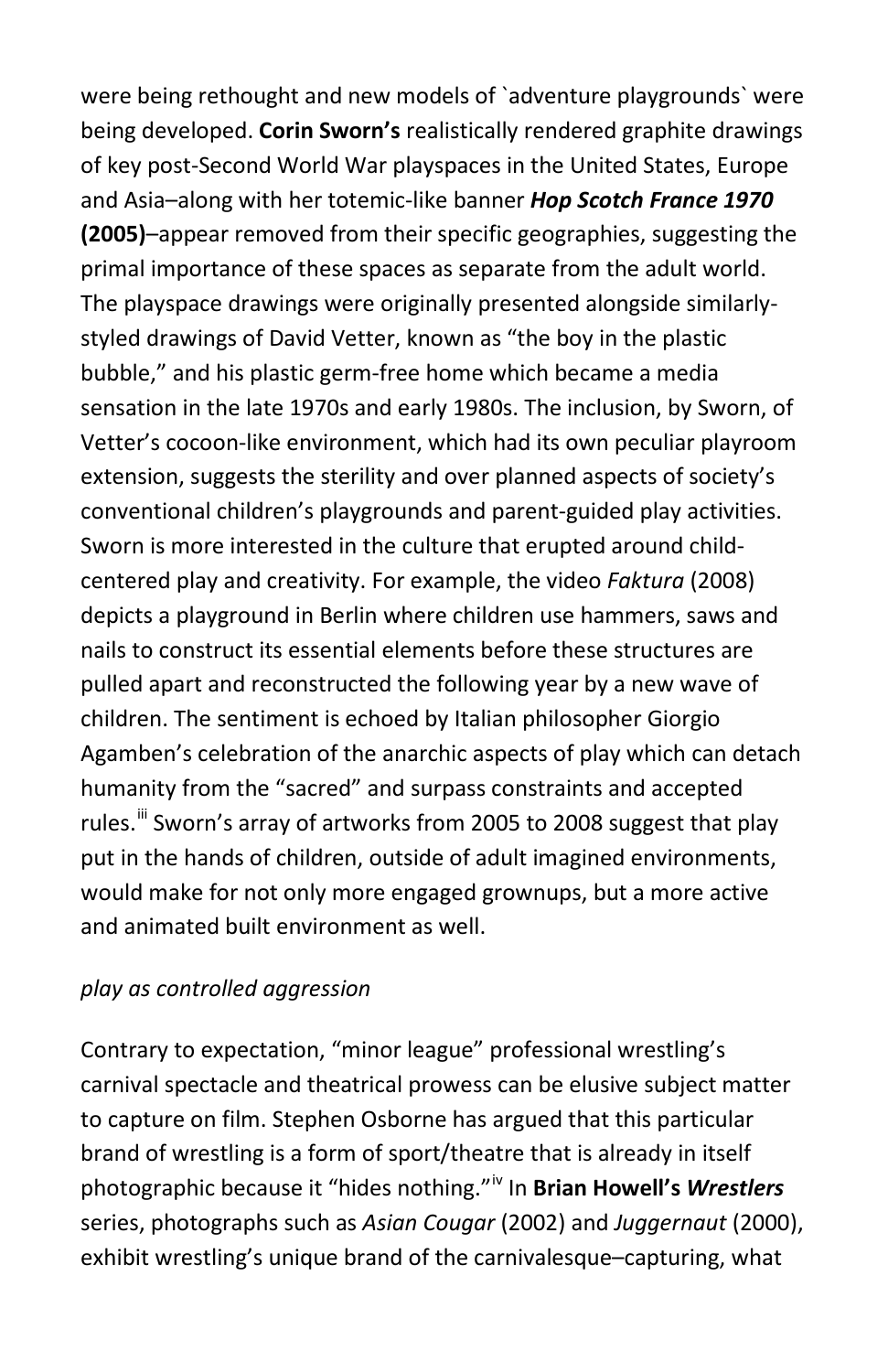the French writer Roland Barthes has referred to as, wrestling's "function of grandiloquence" and "enacting ancient myths of public humiliation and suffering" (including those moments mid performance when wrestler's cut themselves ever so slightly with razors for dramatic affect). <sup>V</sup> These wrestling matches are scenarios for heroes and [v](#page-11-4)illains and their respective audiences to transgress the civil norms of society– lavishing adoration and hurling abuse are parts of the collective performance. The game of wrestling is also a location for playful transgression of race, sexuality and class. Howell's series, including images like *Honky Tonk Man* (2002) and *Nanaimo* (2002), capture the intimate spaces of audience interaction where fandom is central and allegiances are everything. As awesome as the moves might be, in the end, as Barthes reminds us, the forearm smash is also a "gesture of tragic catastrophe."

Alison MacTaggart's *Promising Objects* is a body of work that explores language and the `space of dialogue' a viewer has with both the work of art and with others around them. **MacTaggart's** *You and I: Methods and Embodiments for One Tuning-Fork-Like Apparatus or More (Prototype A)* **(2006)** developed out of the artist's interest in the effects of hate speech (specifically homophobia) and the resolve to imagine a device that might mitigate against it. *You and I…* presents the viewer with a large tubular steel device complete with cables, springs, and hardware. This two-sided sling shot-like structure points to a potential oppositional game between two entities; they" promise an encounter between the viewers and the artwork, the viewer and his or herself," and McTaggart claims "the viewer and the artist by way of the artwork." The large tuning-fork shaped object suggests an important aspect in much of MacTaggart's art–the centrality of sound and vibration– discordance and harmony: only in this case sound is arranged around a game of dialogue, a game of exchanged speech. The drawings on the wall that resemble instructional diagrams point to how the object might be used–the manner in which the game may be played, and in a way, is played everyday.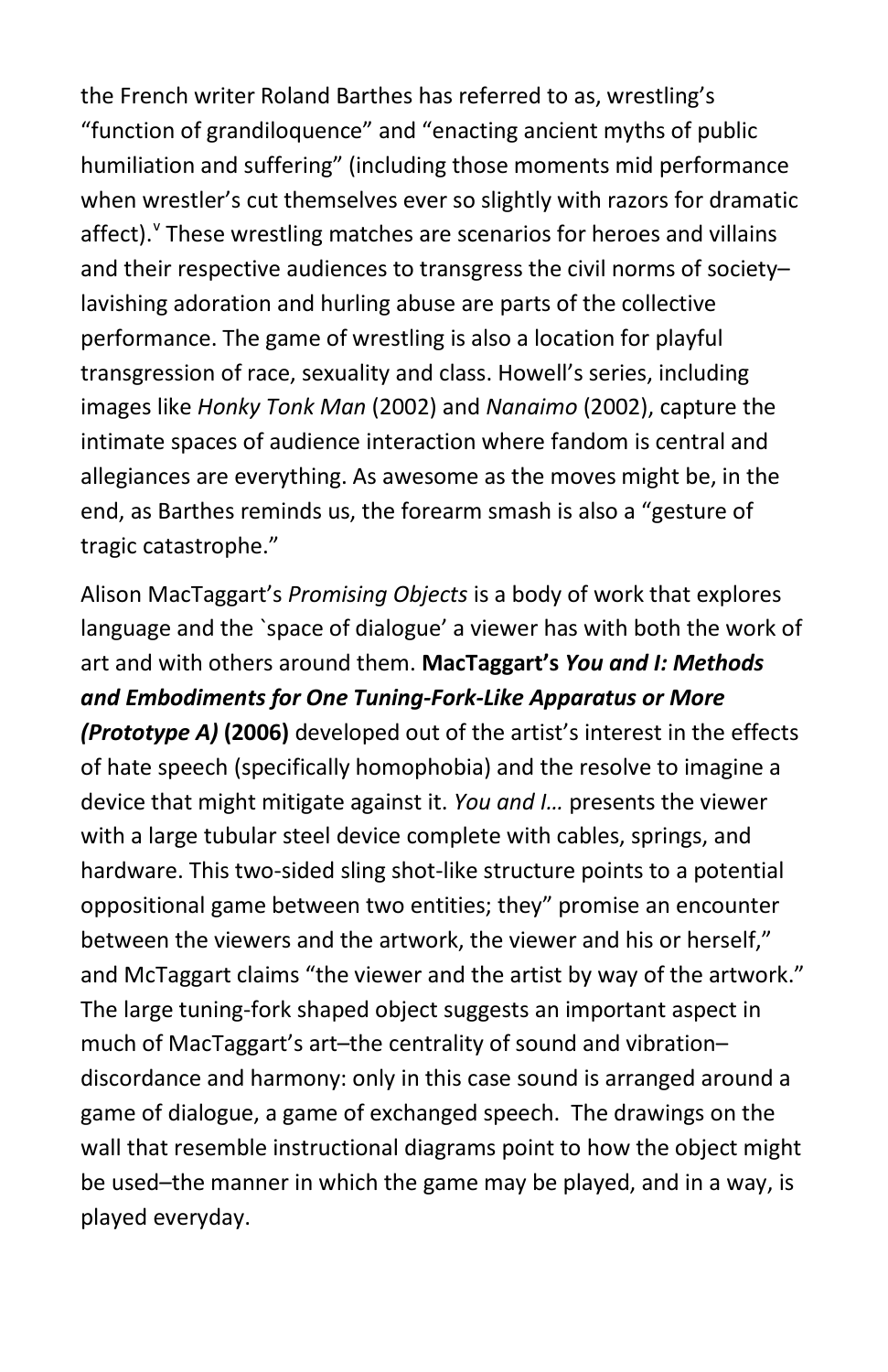**Jim Breukelman's** *Paintball Landscapes* guides the viewer into a forested glade they may not have hiked or biked through in the past: here are the "urban warfare" landscapes of the recreational sport known as paintball. Paintball is part of a large movement of `extreme sports' that often take place in nature, which grew in popularity in the 1980s and 1990s. Yet, this game, which uses modified guns that shoot paint pellets, has its roots in larger histories of recreational hunting and tactical warfare. In order to protect themselves from harm, playercombatants dress in all manner of protective clothing and insect-like full-face masks, yet it is the pellets that miss their target that give these landscapes their strange, and at time, disturbing beauty. The various games themselves– `elimination', `king of the hill', 'capture the flag'– shape the architectural landscape of stacked car tires, tilting wooden shipping pallets, and particle board barricades. Largely devoid of people, these photographs capture the residual traces, the emotive panic in the boot prints and caked mud, of play warfare. The colourfully splattered trees and structures might give the impression of an American expressionist painting–while at the same time referring to artist who created art with gunfire: French artist Nikki de Saint Phalle's shotgun paintings, and the Swiss Roman Signer's photographs of the effects of gunfire–yet, these photographs are defiantly Canadian: brightly painted forests with bedraggled trees–the signature image of Canadian art and nation in an era of extreme recreation.

## *play as game within a game*

The Historian Joseph Strutt has claimed that the printing of cards from wood blocks occurred prior to the printing of books, and therefore the desire to gamble proceeded and initiated the desire for knowledge.<sup>[vi](#page-11-5)</sup> The mounds of puzzle pieces atop **Colette Urban's** large powder coated steel table top invites the viewer to participate in the gamble (or gambol) of making sense from random images. *Gambler* **(1998)**, it becomes apparent after the first minutes of one's participation, is about process rather than results. In each instance the artwork is exhibited, the artist has instructed that there be an additional 10 puzzles sourced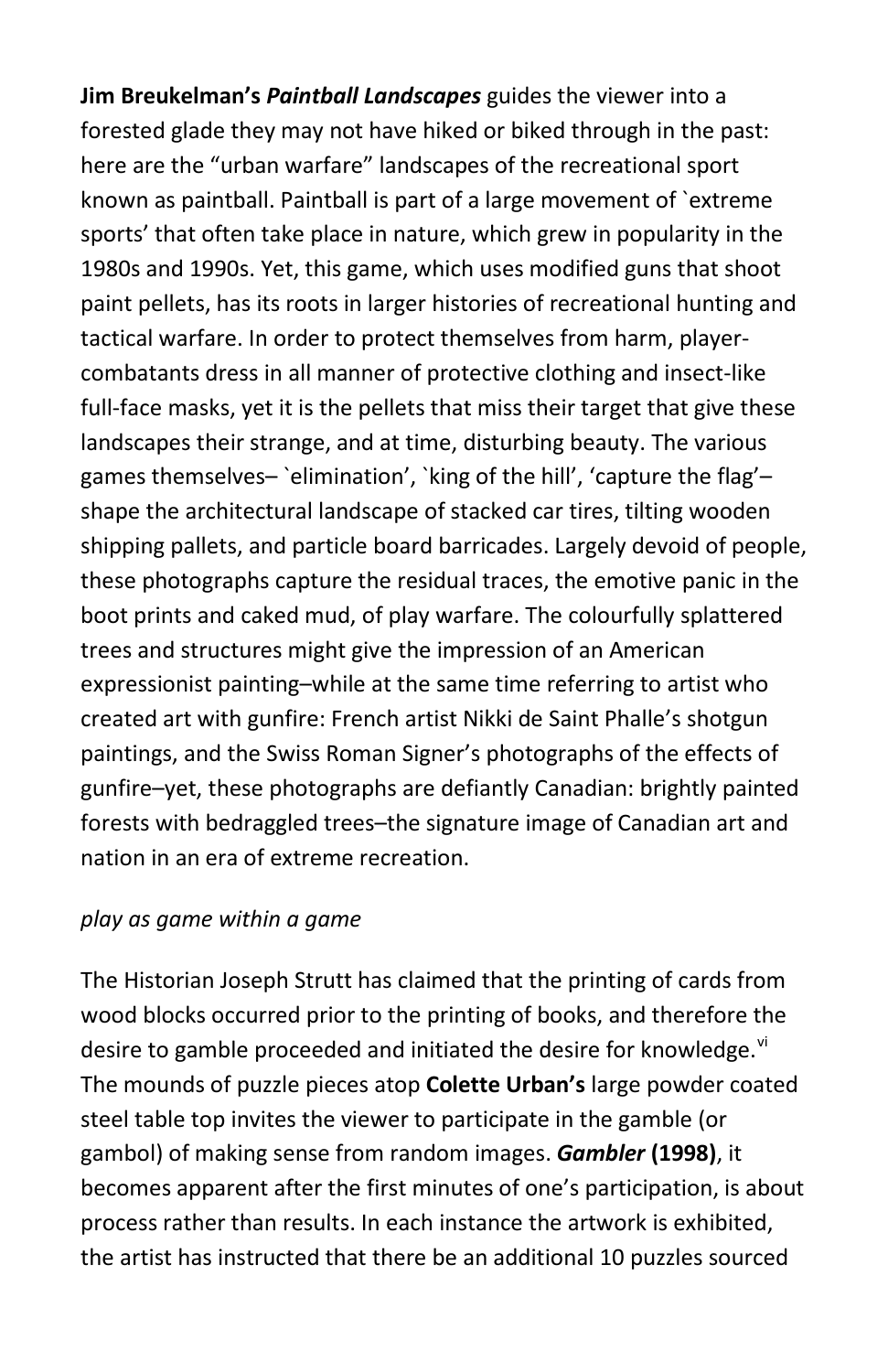from second hand stores and added to the matrix of existing pieces. The original incarnation of the work had been inspired by landscapes of Vancouver's False Creek, both immediately prior to and post Expo 86. The bingo soundtrack (and title of the work) suggest the artwork's relation to British Columbia's history of Boom and Bust economics and the inherent gamble in mounting all World Exhibitions anywhere in the world. The game soundtrack also anticipates the equally big gamble of the Winter Olympic Games that would once again turn False Creek's mountains of dirt into castles of sand close to a quarter century after the mid 1980s World Fair. According to Barbara Fischer, Urban's interactive sculpture invites "state[s] of may-be's and guessing games, of trial and error," in ways that show puzzling as a "game of tug-of-war against the not known, against loss of sense and fragmentation."<sup>[vii](#page-11-6)</sup>lt could be added that this is the case for all games–which demand that the player-viewer attempt to construct a whole picture of the world, from the fragments of images being played and or viewed.

In *Grand Theft Love Song* **(2010***)***, Myfanwy Ashmore** re-choreographs the main character in a "first-person shooter" (FPS) video game to perform the boundaries of the game itself. Like other `game mod' artists, Ashmore takes pre-existing video game technology's deterministic structures–its machinima, or the use of real-time graphics rendering engine to generate computer animation–and creates new scenarios out of these constraints.<sup>[viii](#page-11-7)</sup> Jodi's *Quake Variations* (1996-2001), Anne-Marie Schleiner's *Velvet Strike* (2002) Beate Geissler and Oliver Sann's *Shooter* (2000-2001) are some of the early examples of FPS game modifications. Game modifications have been a long running aspect of Ashmore's practice. In *Mario Battle No.1* (2000), for example, Ashmore removed all the obstacles, `bad guys' and money, so that the game is centred on the simple everyday act of walking through the landscape. In the case of *Grand Theft Love Song,* she has taken the notoriously misogynistic and ultra-violent character Nico Bellic and made him *perform the limits* of his `safehouse'–turning his attack actions and aggressive gestures (which for the artist, are expressions of frustration and boredom), into a dance against the lilting swing of Duke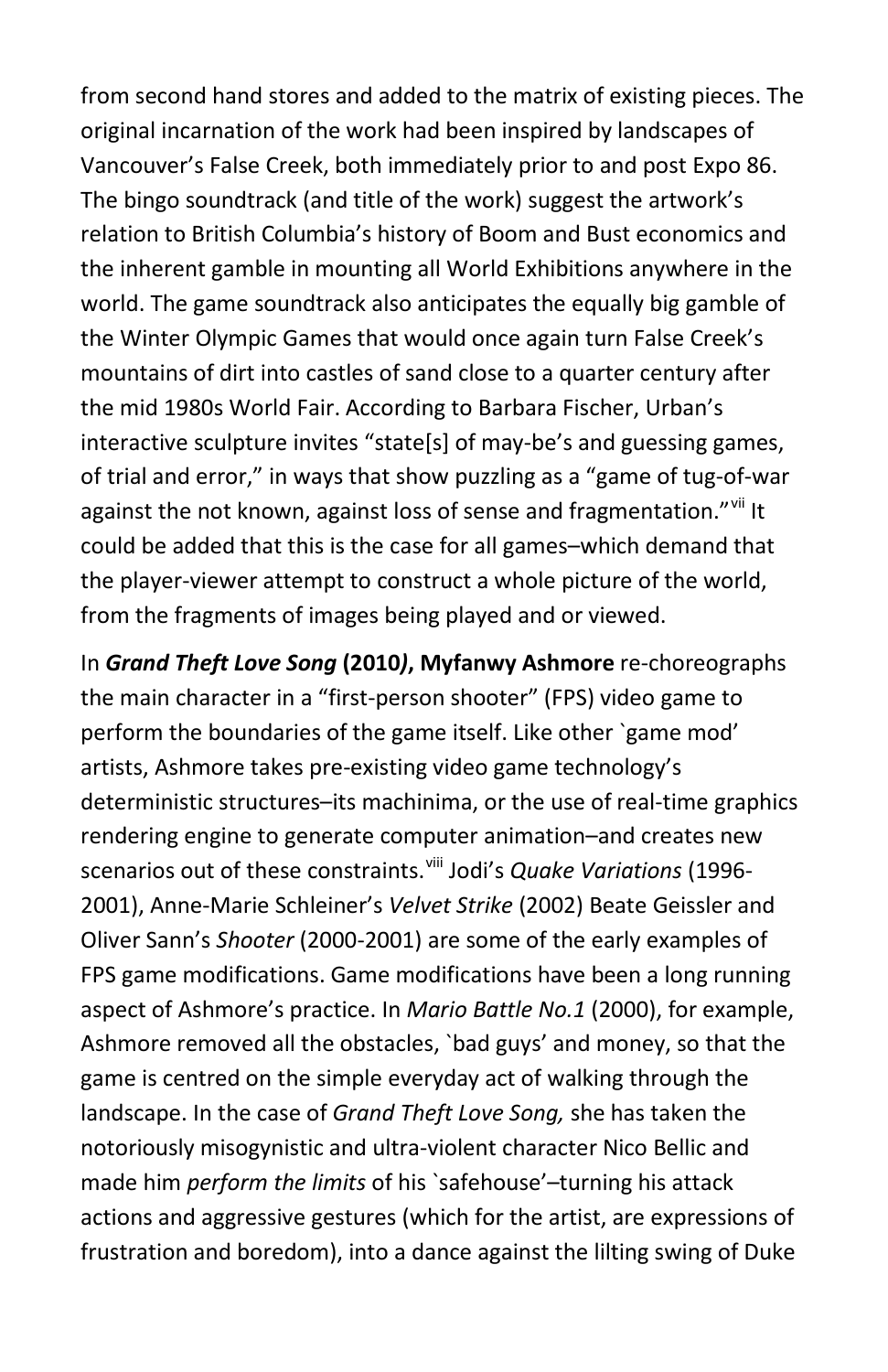Ellington. Eventually the character returns to "the place where he awoke," says the artist, "back to his slumber–to repeat the algorithmic process" indefinitely. If as the art historian Claudia Mesche has suggested, many of the Fluxus artists of the 1950s and 1960s and others, had wrenched the game of *agôn* (competition) away from its functioning within the Cold-War state apparatus", then the Game Mod artists of the past decade like Ashmore, invert the video war game away from its ideological alignment with our contemporary mega wars.<sup>[ix](#page-11-8)</sup>

The original picture that formed the basis of **Stephen Andrews'** *Surfer* **(2005)** was found from images that the artist collected while doing online keyword searches for "soldiers on leave". The artwork was made at a time when the artist was making art that responded to the ongoing wars in Iraq and Afghanistan. *Surfer* is one of a number of works in a series called *A Small Part of Something Larger* that looks at the everyday life of war including the leisure and recreational time of soldiers. The print depicts a game-within-a-game, in that games of leisure of off-duty soldiers exist within the larger arena of battle–what Roger Callois refers to as *Agôn*, or games of competition at the root of warfare.<sup>[x](#page-11-9)</sup> Like much of Andrews' work at the time, *Surfer* has been created to have the appearance of four-colour reproduction; the original artwork for *Surfer* is the same size as the print however it was created in crayon on mylar using of a home-made separation technique involving rubbings through window screens. *Surfer* suggests that the `theatre of war', with its attendant atrocities and injustices cannot be separated from the `downtime' and related play of its participants.

#### *play as mass medium*

A normal everyday game of ball is not always what it seems. At least that what **Matilda Aslizadeh's** *0-12* **(2000)** suggests. This video takes the basic structure, and visual queus of an average baseball game–she uses tracking shots, establishing shots, images of the players entering and leaving the field–and gradually breaks the game down into its elementary parts. Even with a moderate amount of attention, the ballgame goes along like any other: pitchers hunched over their perch,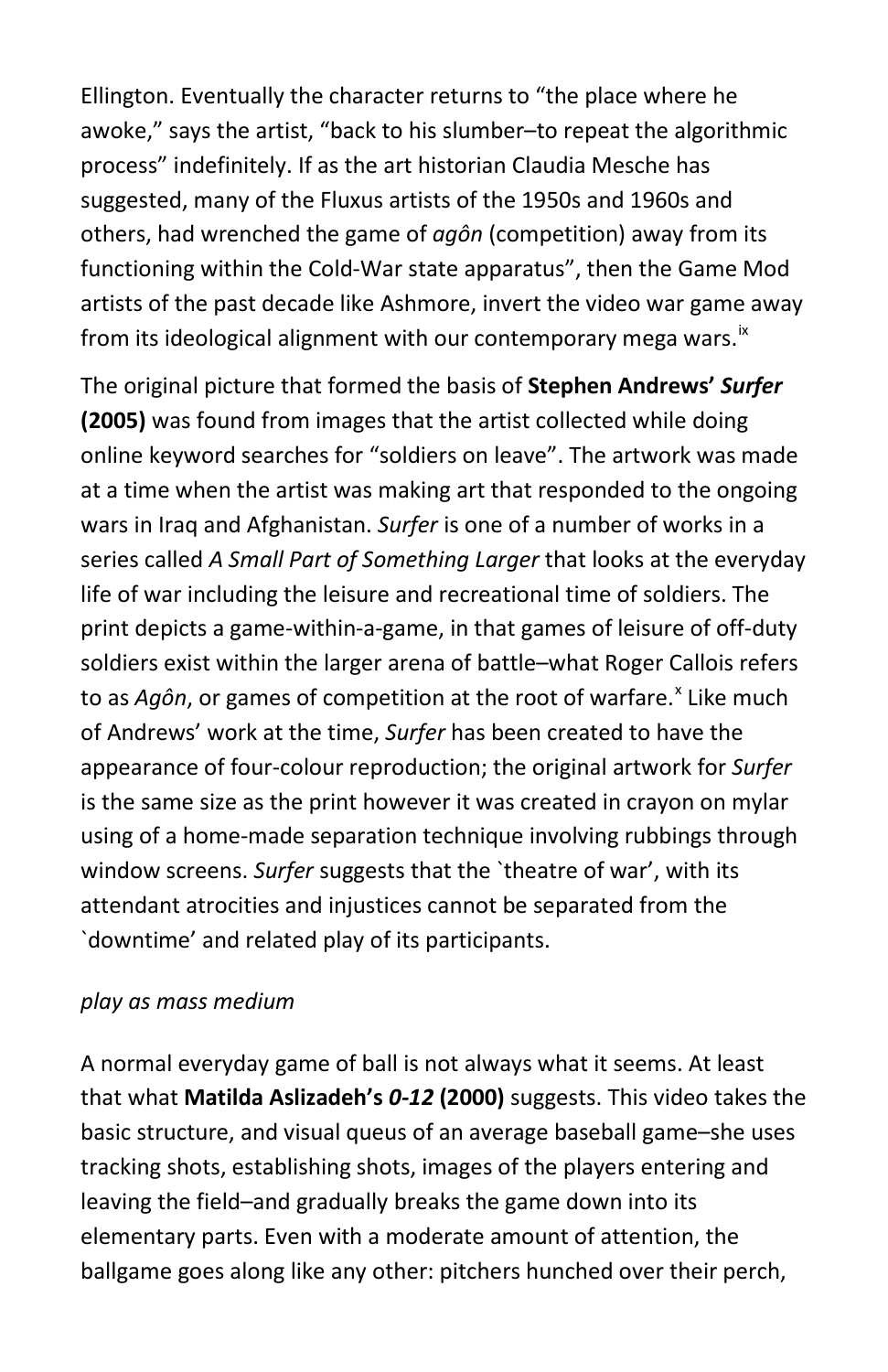glancing left and right, runners re-touching base bags, back catchers relaying signals. It is only upon closer inspection however, that the viewer will realize that certain pitches, specific catches–indeed particular plays–reappear though out. So much so that the final score ends up more than mildly lopsided: 12 to 0. By pulling apart the televisual techniques of the game of baseball, Aslizadeh reveals the hardened habits of viewing that are ingrained in us (not to mention the conventions of broadcasting that afflict our telecasters) when we view not only television sports, but televised and broadcast images more widely.

Mimicking the camera angles, tracking and zoom shots of "poker television" and gambling room video surveillance, **Paul Wong's**  *Mahjong* **(2010)** installation reveals the intricate micro-dynamics and verbal and visual cues that are integral to this classic game. As is the case with other of the artist's works, the repetition and pattern of numbers are crucial. In *Mahjong*, there are four separate games (rounds) being played, four players playing them and four screens on which the work is presented. The camera emulates the cinematography of television game play: straight cuts, cross fades, overlays, and slow motion. Through a combination of top down, fixed side angle, moving side angle, and close up shots, the camera also mimics the conventions of cable television gambling games such as Poker Television. Yet, here there is no play-by-play, no characters or directions or instructions other than the game itself. Rather the artwork is installed in such a way that invites the viewer to play along to the images. Influenced by the sights and sounds of the Chinese gambling halls of his youth, Paul Wong's *Mahjong* is rooted in the visual and oral sensuality of the game – the saturated colours of green in the game pieces and table top, the characters and names, floral patterns and coloured numbers on the dice and game pieces. It is this rich iconography that allows the participants to invent their own rules and play the game according to the images at hand.

Labelled by Calvin Tomkins as an "inveterate gamester," Marcel Duchamp's art practice was never very distant from the game of chess.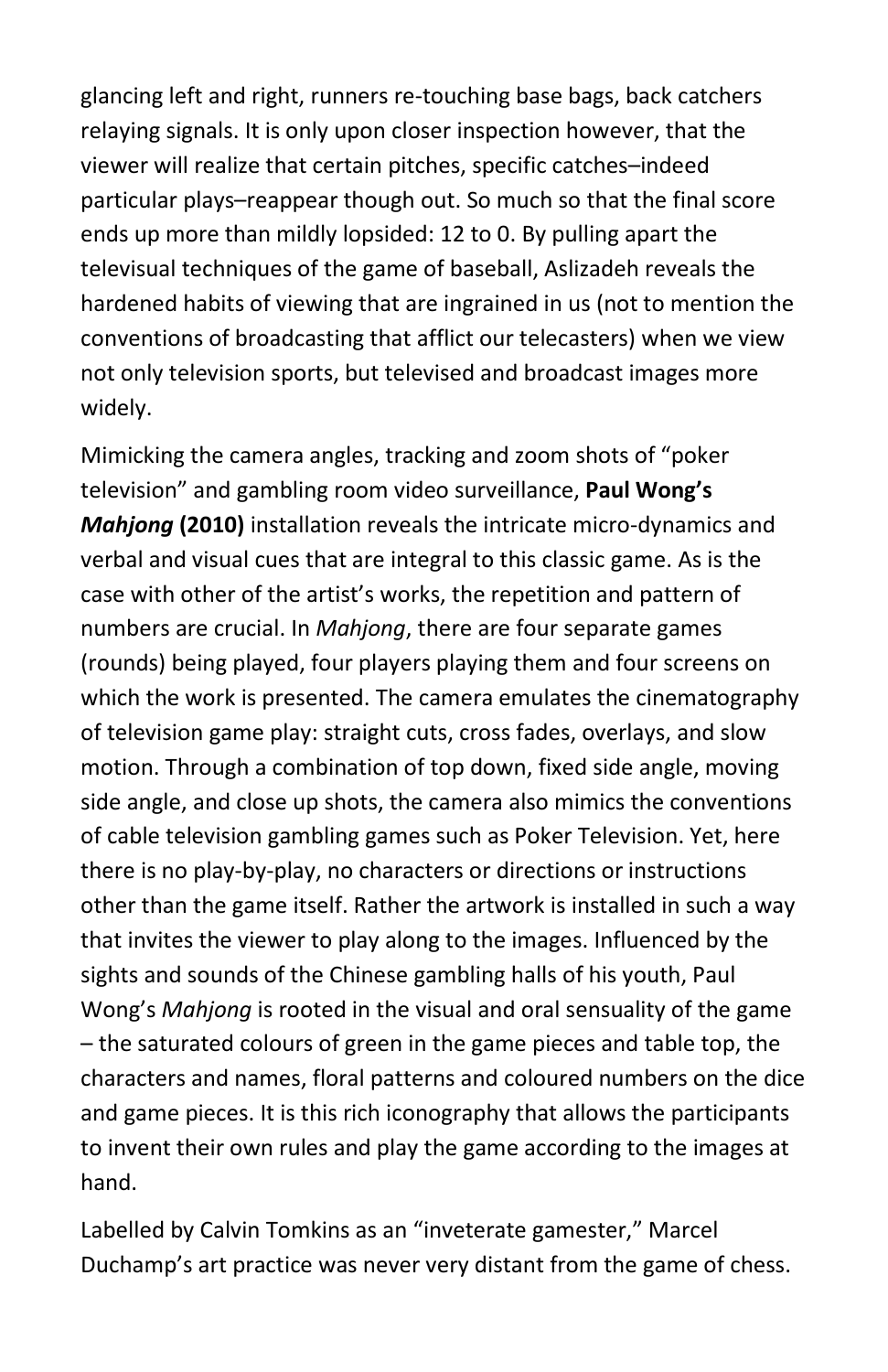Beginning in the early 1920s rumours had circulated that Duchamp had given up art making to take up chess; in actuality, he would try to combine the two throughout the remainder of his life. The Duchampian game has been an ongoing fascination for Vancouver-based artist **Christos Dikeakos**. In the late 1980s Dikeakos made a series of collages directly into an edition of Marcel Duchamp's catalogue raisonné. In *Portrait of a Chess Player* **(1987/2008)** Dikeakos overlays Duchamp's 1911 cubist painting, of the same name, with black and white photographs of an extended hand seemingly moving chess pieces across a game board. If much of Duchamp's artwork had attempted to achieve the mental activity of playing chess (chess after all is considered to be the only game where luck has no part), Dikeakos's collages from this period, and the photographs which were later made of these collages, point to the explosion of the mass media images of leisure and play that erupted in the latter half of the 20<sup>th</sup> century. Dikeakos's series of photographed collages playfully propose that perhaps these mass media images have in fact opened up the possibility of artistic mystery and Duchampian chess-based thinking.

The four categories explored above – play as improvised urbanism, play as controlled aggression, play as game within a game, and play as mass medium, are but three modes in which artworks explore the relationship between games and art. In actuality, each artwork, and artworks on play or generated by play more broadly, have characteristics which cross over these and other categories. *Game Show*, in the end, provides a glimpse into some of the art being made by contemporary Canadian artists that take up the game-as-art meets society-as-game dichotomy. As with Collette Urban's *Gambler*, with its table heaped with jig-sawpieces, *Game Show* asks the gallery visitor to recollect and reassemble their memories of games and recreation – both played and viewed – and compare these images to the artworks on display. In doing so, this visitor might build their own picture of what game play means for them and the world in which these games are played.

## **Jordan Strom, Curator of Exhibitions and Collections**